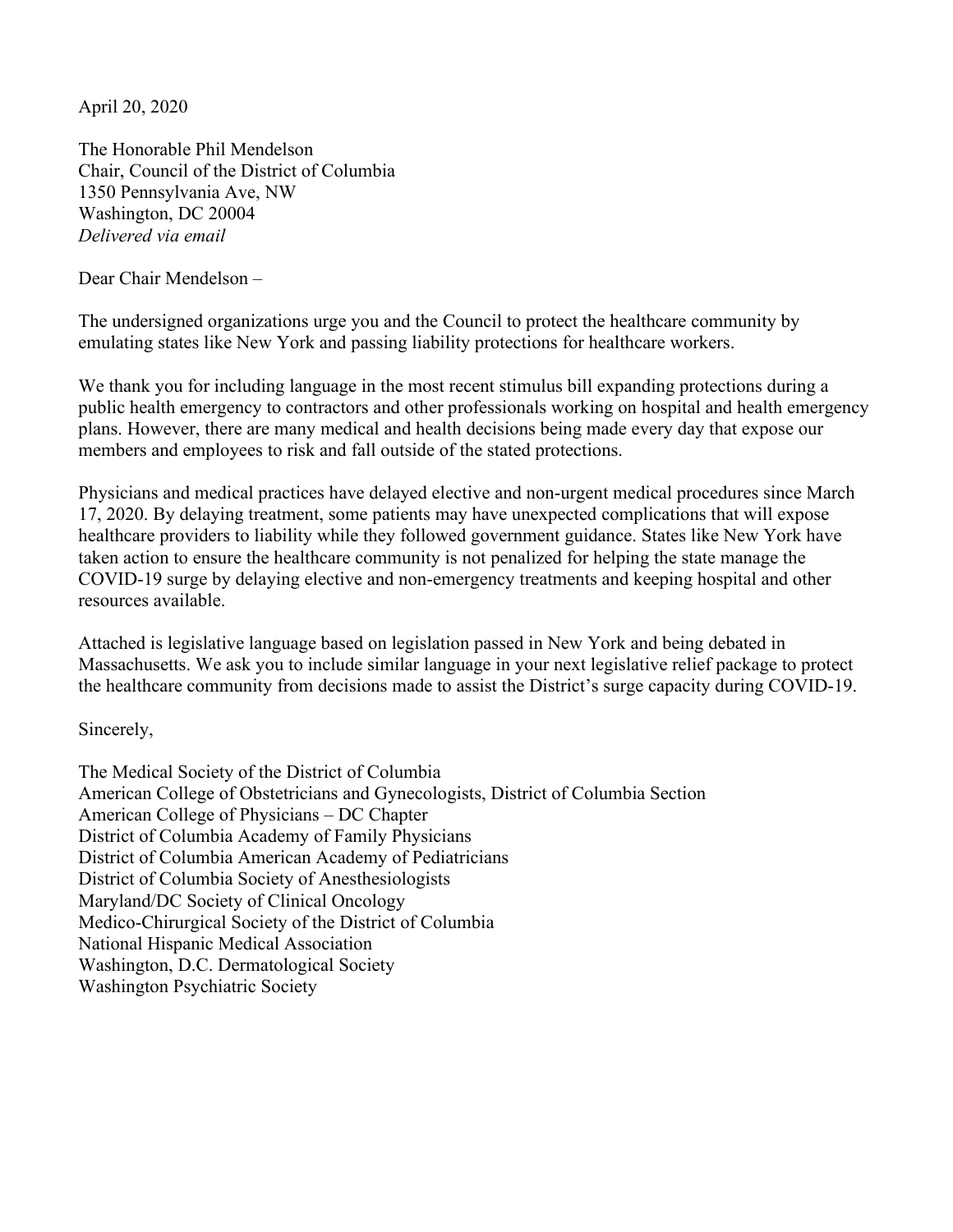SECTION 1. As used in sections 1 through 4, inclusive, the following terms shall have the following meanings:-

"COVID-19 emergency", the state of emergency declared by the governor on March 10, 2020 pursuant to executive order 591.

"COVID-19 emergency rule", an executive order, order of the commissioner of public health, declaration, directive or other state or federal authorization, policy, statement, guidance, rule-making or regulation that waives, suspends, or modifies otherwise applicable state or federal law, regulations or standards regarding (i) scope of practice or conditions of licensure, including modifications authorizing health care professionals licensed in another state to practice in the commonwealth, or (ii) the delivery of care, including those regarding the standard of care, the site at which care is delivered or the equipment used to deliver care, during the COVID-19 emergency.

"Health care services", services provided by a health care facility or health care professional, regardless of location, that involve:

(a) The treatment, diagnosis, prevention or mitigation of COVID-19;

(b) The assessment or care of an individual with a confirmed or suspected case of COVID-19; or

(c) The care of any other individual who presents at a health care facility or to a health care professional during the period of the COVID-19 emergency.

"Damages", injury or loss of property or personal injury or death, including economic or non-economic losses.

"Good faith", shall, without limitation, include acts or omissions undertaken consistent with the guidelines for crisis standards of care for the COVID-19 pandemic issued by the department of public health, and exclude, without limitation, acts or omissions based on race, ethnicity, national origin, religion, disability, sexual orientation or gender identity, and deceptive acts or practices, and fraud.

"Health care facility", means:

i. Hospitals, including acute and chronic disease rehabilitation hospitals, as licensed under section 51 of chapter 111 of the General Laws;

ii. State hospitals, mental health centers and other mental health facilities under the control of the department of mental health pursuant to section 7 of chapter 19 of the General Laws;

iii. Hospitals operated by the department of public health pursuant to chapter 62I of the General Laws, section 69E of chapter 111 of the General Laws and chapter 122 of the General Laws;

iv. Psychiatric hospitals, as licensed under section 19 of chapter 19 of the General Laws;

v. Skilled nursing facilities, as licensed under section 71 of chapter 111 of the General Laws;

vi. Assisted living residences, as defined in section 1 of chapter 19D of the General Laws;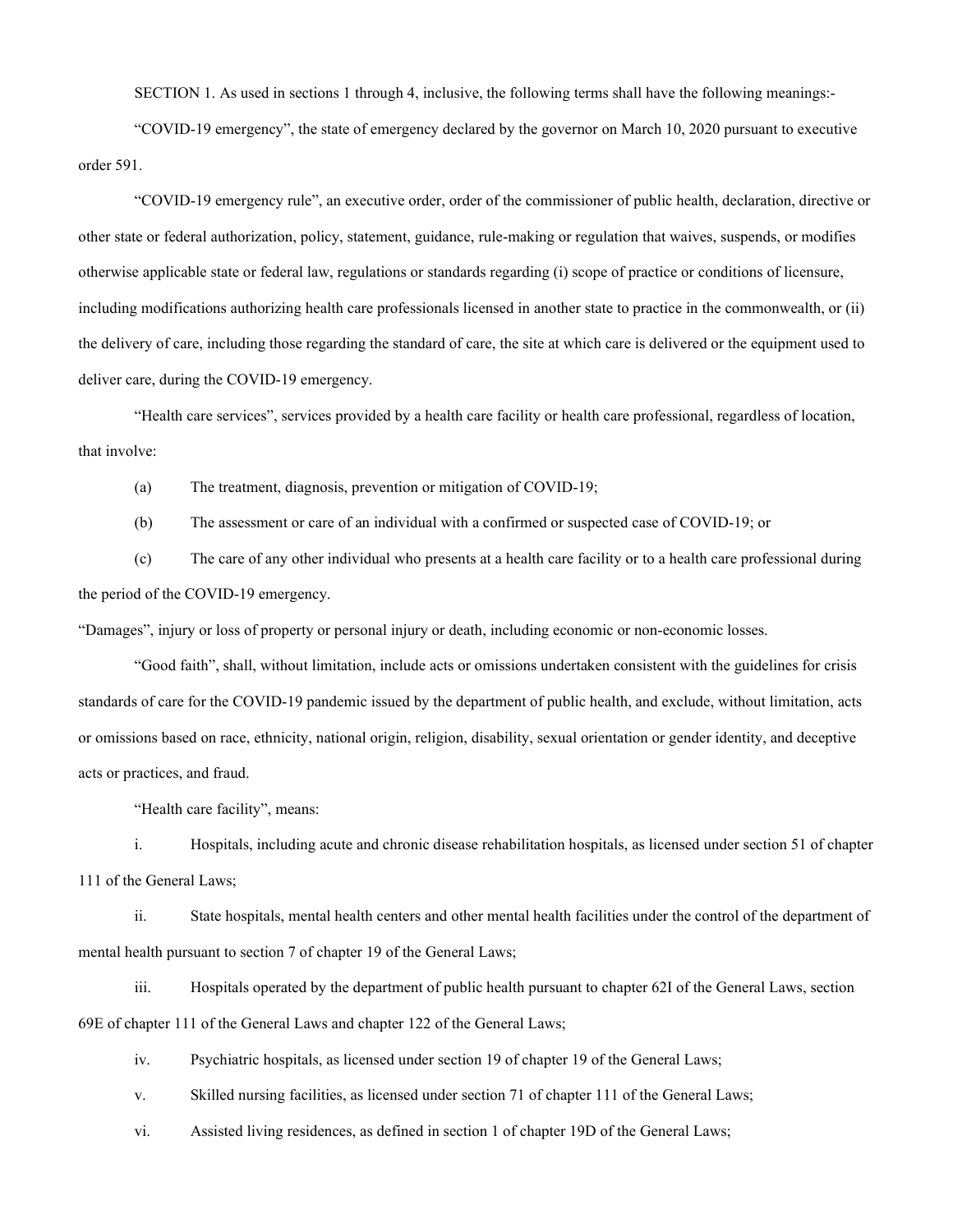vii. Rest homes, as referenced in section 71 of chapter 111of the General Laws;

viii. Community health centers, as defined in 130 CMR 405.000 and mental health centers, as defined in 130 CMR 429.000;

ix. Home health agencies that participate in Medicare;

x. Clinics, as licensed under section 51 of chapter 111 of the General Laws; or

xi. A site designated by the commissioner of public health to provide COVID-19 health care services, including, without limitation, step-down skilled nursing facilities, field hospitals, and hotels.

"Health care professional", an individual, whether acting as an agent, volunteer, contractor, employee or otherwise, who is:

i. Authorized to provide health care services pursuant to licensure or certification by the Board of Registration in Medicine, the Board of Registration in Nursing, the Board of Respiratory Care, the Board of Registration of Nursing Home Administrators, the Board of Registration in Pharmacy, the Board of Registration of Physician Assistants, the Board of Registration of Allied Health Professionals, the Board of Allied Mental Health and Human Services Professions, the Board of Registration of Social Workers and the Board of Registration of Psychologists;

ii. A student or trainee in his or her approved medical professional services academic training program;

iii. A nursing attendant or certified nursing aide, including an individual who is providing care as part of his or

her approved nursing attendant or certified nurse aide training program;

iv. Certified, accredited or approved under chapter 111C of the General Laws to provide emergency medical services;

v. A nurse and home health aide employed by home health agency that participates in Medicare;

vi. Providing health care services within the scope of authority or license permitted by a COVID-19 emergency rule; or

vii. A health care facility administrator, executive, supervisor, board member, trustee or other person responsible for directing, supervising or managing a health care facility or its personnel.

"Volunteer organization", an organization, company or institution that makes its facility available to support the commonwealth's response and activities under the COVID-19 emergency.

SECTION 2.

(a) Notwithstanding any general or special law to the contrary, except as provided in subsection (b), health care professionals and health care facilities shall be immune from suit and civil liability for any damages alleged to have been